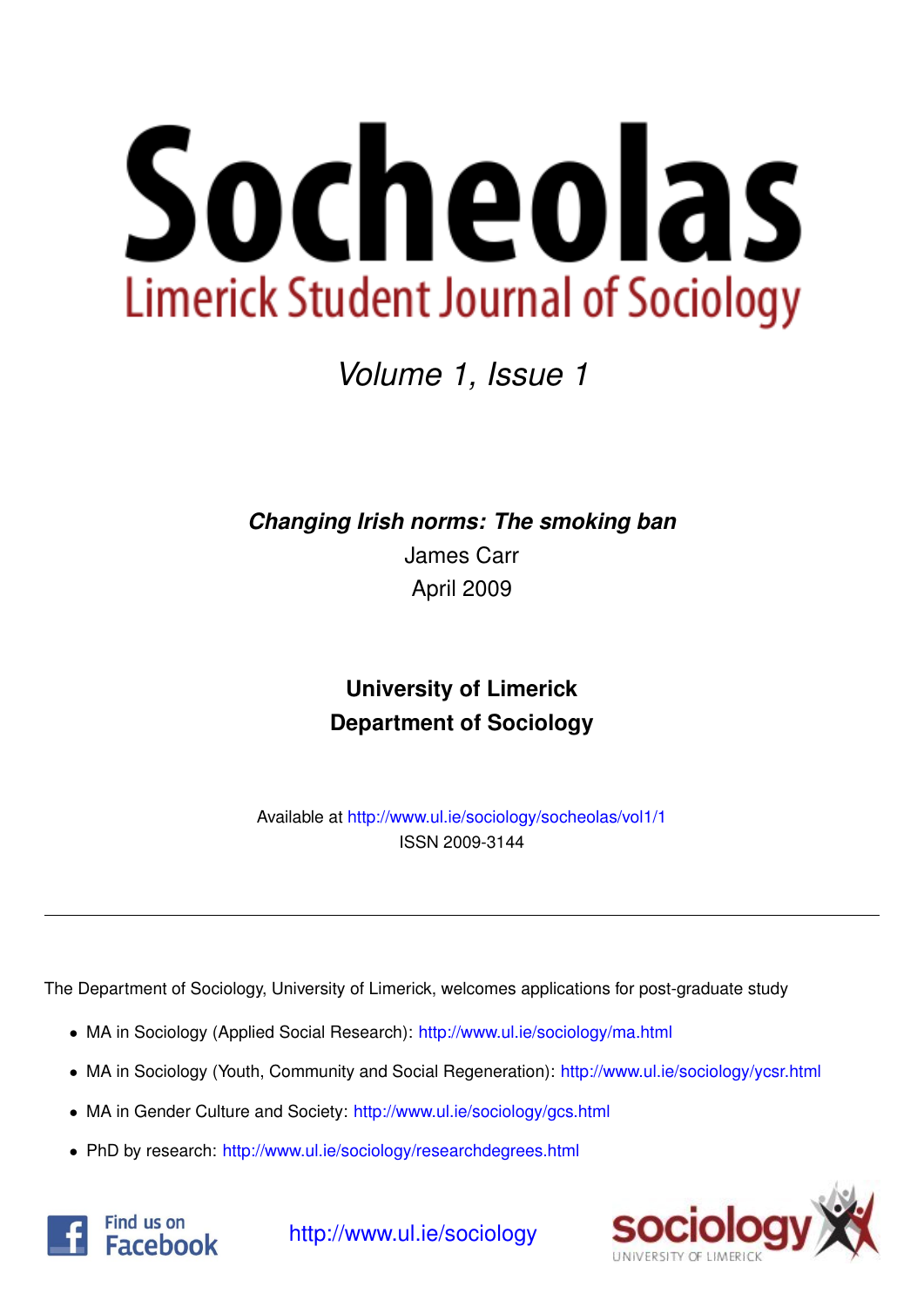## Changing Irish norms: the smoking ban

## James Carr

History, Politics and Social Studies

In 2000 the Irish government received a report on the dangers of Environmental Tobacco Smoke to non-smokers. Acting on this advice the Irish government set about implementing policies that would see the elimination of cigarette smoking in all work places in Ireland. This paper contends that the acceptance of the resultant government legislation by the general public has been reflective of changing norms in contemporary Irish society. However, it is argued that legislative change was driven not by widespread public opinion but by what Becker (1963) referred to as 'moral entrepreneurs' in the form of health promotion interest groups. It is argued that these groups saw legislative change, not just as an opportunity to enforce behavioural change but also as part of a larger process of denormalising smoking in Irish society. Efforts to change social norms relative to smoking continue today. More recently, the Office of Tobacco control has moved to continue this transformation of what is acceptable in society by making a targeted effort to stem the recruitment of young smokers by tobacco companies. This paper will explore these recent smoking-related developments in Ireland as part of ongoing interest group involvement on the creation of new norms.

## Introduction

The 1960s saw tobacco smoking become officially recognised as a causal factor in disease in the United States of America (Warner 1984, p.28). In 2000, the Towards a Tobacco Free Society Work Group (2000) in Ireland published proposals for new regulations to curb the negative health impact of Environmental Tobacco Smoke (ETS) the aim of which was to give non smokers the right to breathe smoke-free air (Office of Tobacco Control 2000, p.13). This paper contends that the eventual imposition of legislation supporting the work group's proposals was not just an adjustment to the changing norms of society, but moreover a product of the government and relevant interest groups,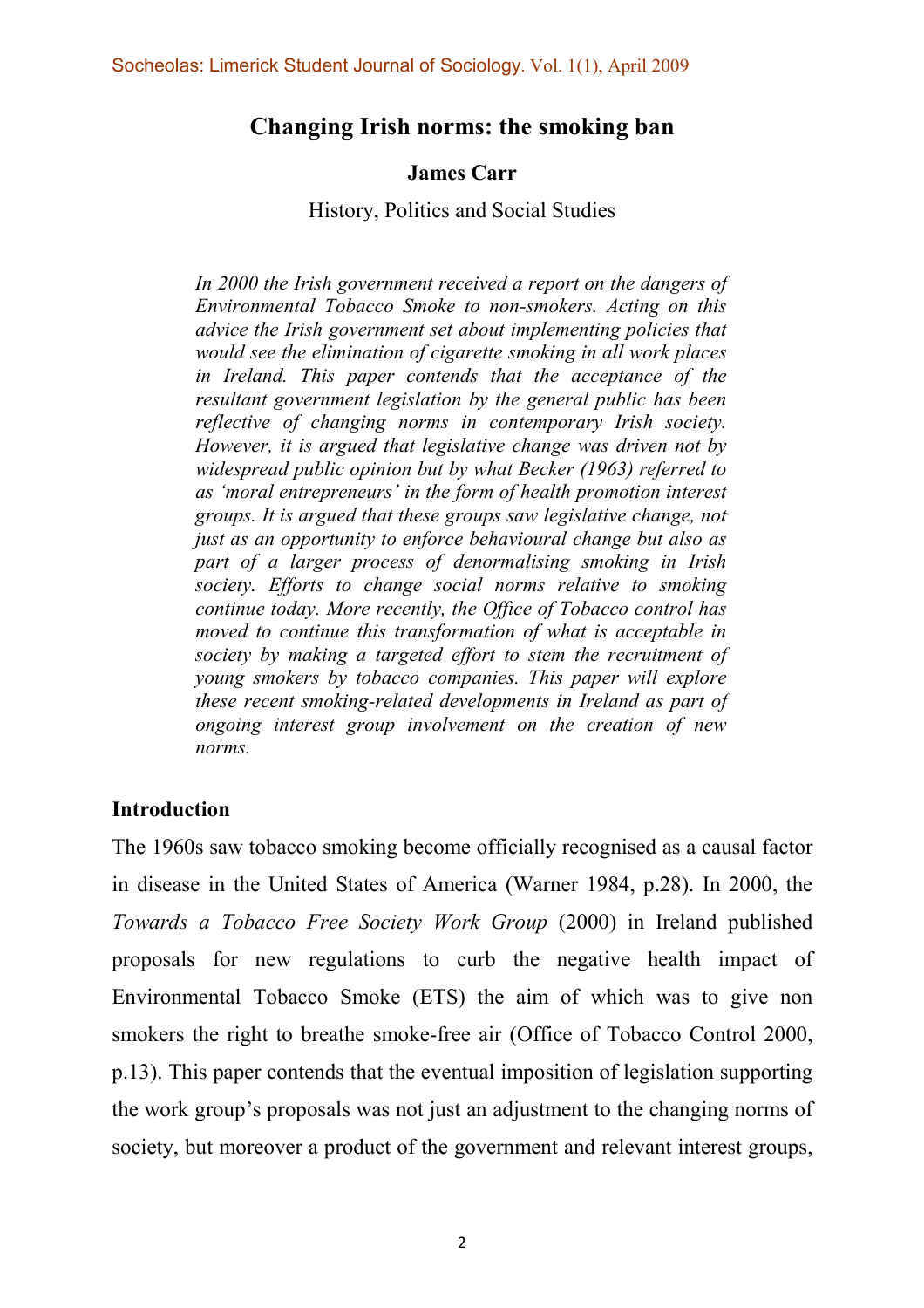who it is argued were the vital catalysts of this change. This position will be supported through a sociological analysis of the role of interests in the implementation of this legislative change, supported by various statistics and commentary disseminated prior to the implementation of Irelands 'smoking ban' and afterwards. The confrontations between differently positioned interest groups can be viewed as a battle for the social construction of smoking. To conclude, the ongoing role of anti-smoking moral entrepreneurs in shaping societal norms surrounding smoking and the socialisation of the younger members of the Irish population is discussed.

## Norms

The manner in which the members of a society are expected to behave is encapsulated in the norms associated with their society. These norms may be proscriptive (specifying what we ought to avoid) or prescriptive (specifying what we ought to do) each instructing us as to how we should behave socially (Macionis & Plummer 2005, p.113). As such, whether smoking is regarded as an acceptable or unacceptable behaviour is dependent on smoking related norms of the society in question. People learn their society's particular norms from parents and peers through the processes of primary and secondary socialisation. Primary socialisation takes place during the early years of life and is most influenced by parents and family. The process of secondary socialisation begins at school going age and continues for an individual over her or his lifetime. It is during these stages of socialisation that a society's norms are internalised, guiding the behaviour of individuals (Fulcher & Scott 2007, p.118).

Norms have variously been depicted as very fixed and determining of people's behaviour or as more flexible. Structural functionalists, for example, proffer the theory of role learning. This is a process whereby the actor essentially internalises the norms as demonstrated by those around them in the stages of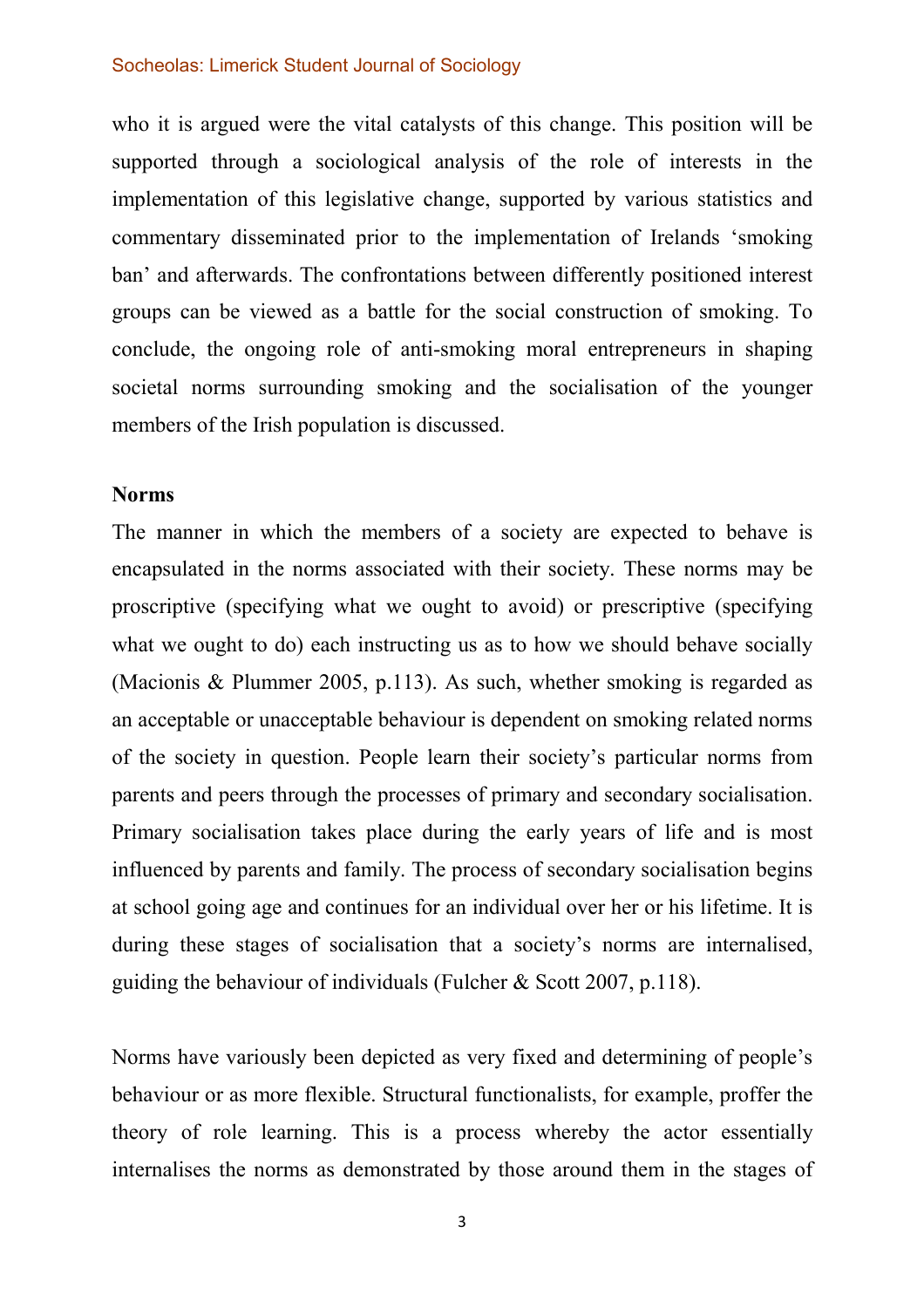socialisation mentioned above and comes to view these normative standards as obligatory (Fulcher & Scott 2007, p.125). This approach has been criticised for its "programmed" perspective on socialisation, with individuals envisaged as unable to develop or change their internalised norms despite various experiences and time. Symbolic interaction theorists posit that norms are not just immutable facets of an individual's personality but can and indeed do change over time and context (Fulcher and Scott 2007, p.126). One of the key actors in the introduction of the smoke free legislation was the interest group known as ASH (Anti-Smoking and Health). ASH was formed in 1992 to campaign against tobacco smoking with one of its key foci being the protection of children from smoking and its related hazards (Irish Cancer Society 2009). This theme of protecting the youth and changing the image of smoking for minors has more recently been to the fore of the OTCs' objectives (Office of Tobacco Control 2008, p.22). The tobacco industry in Ireland annually loses circa fourteen-thousand smokers due to death and 'quitting' and as such needs to recruit replacement customers from the Irish youth (Office of Tobacco Control 2008, p.12).

Thus to maintain its current business levels, cigarette firms must entice approximately fifty new smokers per day (ibid). Dr. Michael Boland, the outgoing chairman of the OTC made reference to the influence of primary and secondary socialisation in the annual report for 2007, citing the effects that parents and peers play in the normalisation of cigarette consumption in society (Office of Tobacco Control 2008, p.3). The OTC recognised that the normalisation of cigarette smoking had been enhanced in the past by the availability of products such as candy 'cigarettes' which promote smoking habits in later life (Office of Tobacco Control 2008, p.4). Nonetheless, the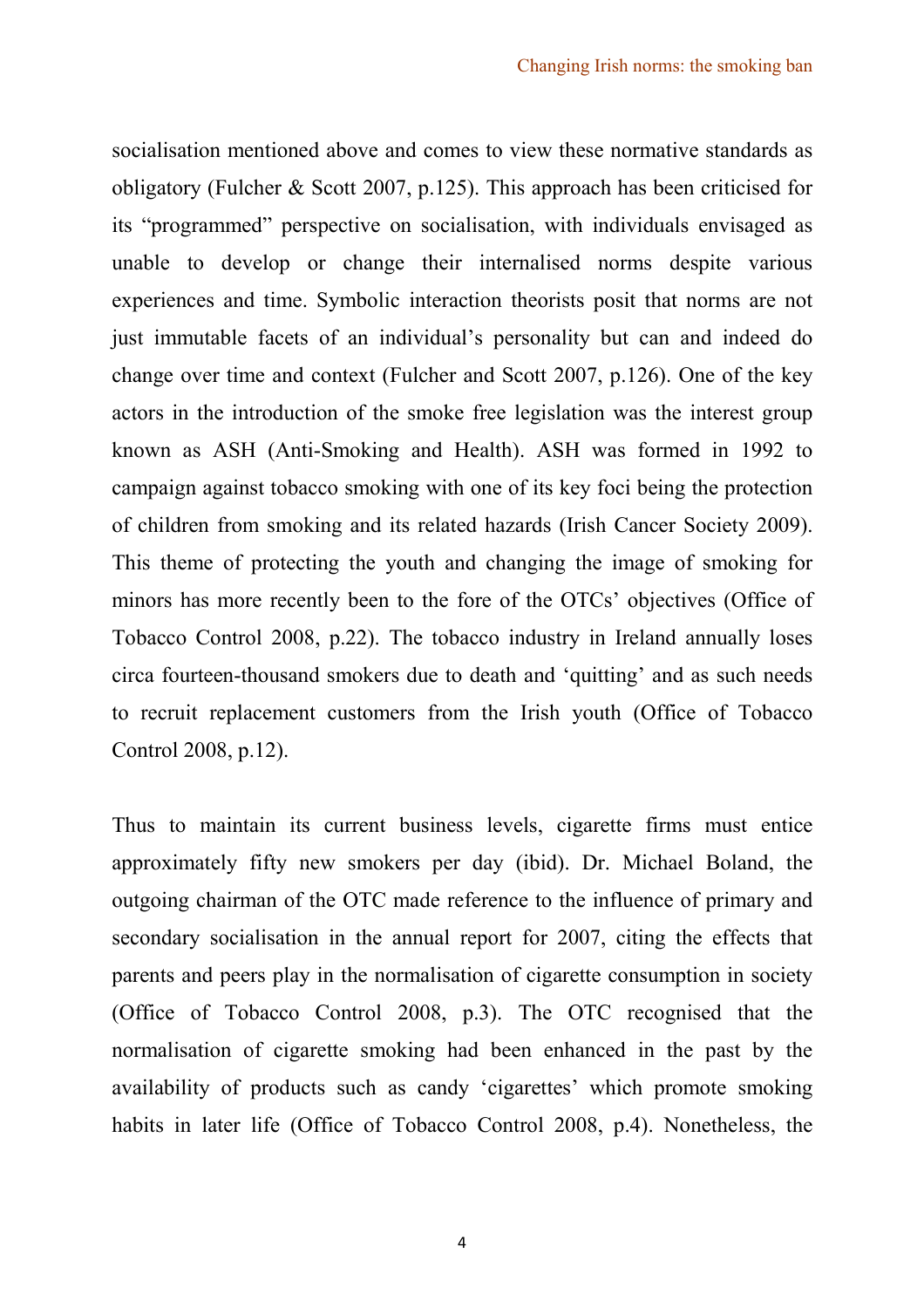dominant norms of a society may not always be adhered to, regardless of socialisation

### Deviance from Society's Norms

What is defined as deviant in any society is the result of what that society labels as unacceptable behaviour (Macionis & Plummer 2005, p.428). Deviance is not inherent in the act, but is constructed by how we interpret and respond to the act. Indeed, what constitutes deviant behaviour in one social group may be entirely acceptable in another. Furthermore, deviance may also change over time, being acceptable in one era and deplored in the next (Fulcher & Scott 2007, p.236). An example of this can be seen in the practice of driving under the influence of alcohol. In years past this behaviour was acceptable to society whereas today it is viewed as highly irresponsible and is a criminal offence. Longitudinal research on the acceptability of drinking and driving in Ireland between the years 2000 and 2006 demonstrated an increase of almost two thirds in the number of people that believed drinking and driving was unacceptable (European Transport Safety Council 2007). In the same way, cultural perspectives on whether smoking is acceptable, by whom, and in what contexts differ across place and time. Kuhling argues that the recent change in perceptions on smoking by the public in Ireland may indeed be a result of a change in culture, possibly a result of increased prosperity (Kuhling 2004, p.214).

## Deviance Control: Sanctions

Society enforces its norms through the process of social control (Scott  $\&$ Marshall 2005, p.608). Sanctions are specifically a means of encouraging conformity to social norms and can be positive, i.e. a reward for conformity, or negative, i.e. a punishment for deviance. They can also be informal or formal. For example, fining someone for smoking in a public place is a formal sanction.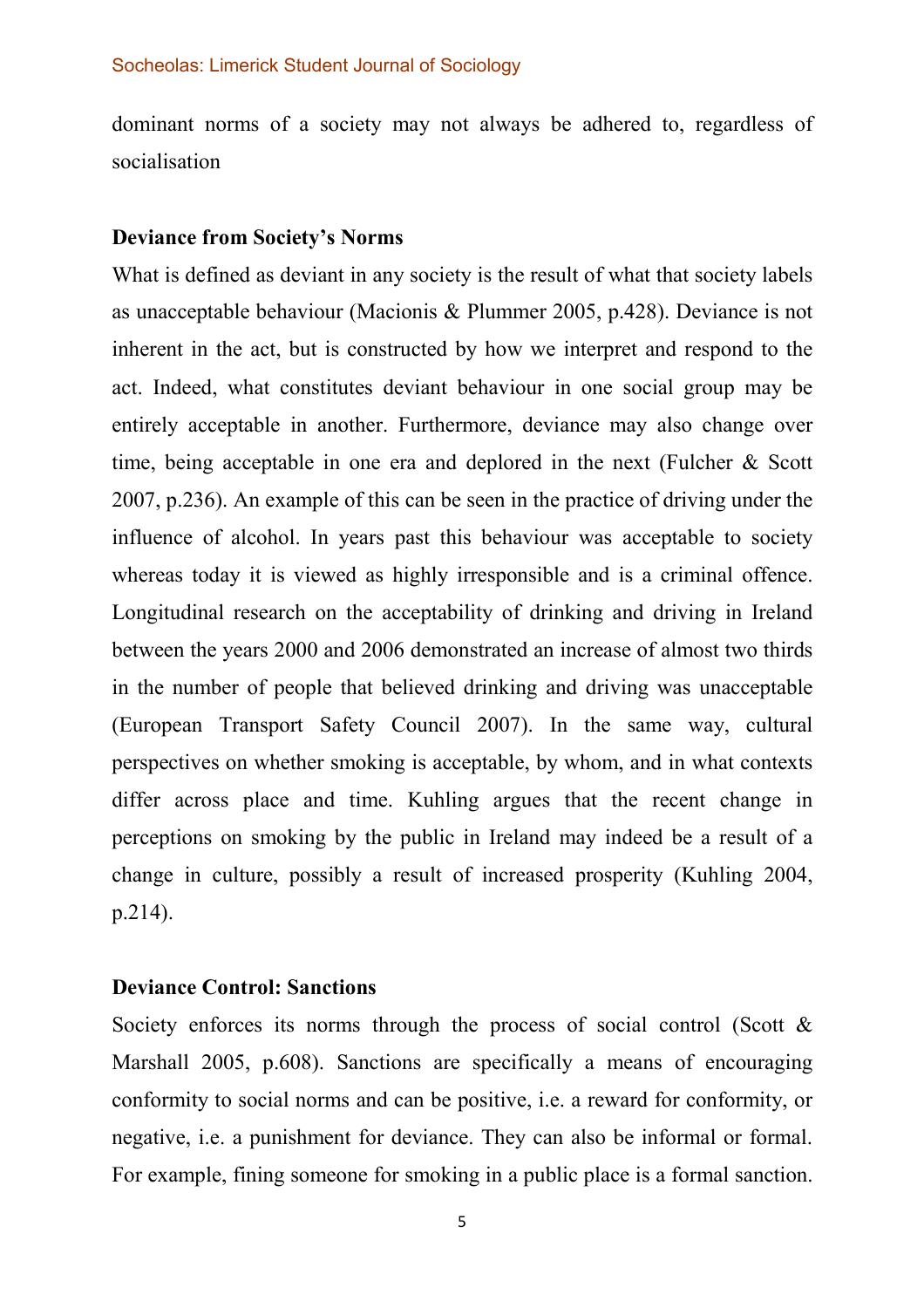However, in countries where smoking in public places is legal, but regarded as unacceptable, the sanction might be informal, e.g. a form of shaming, such as 'tut-tutting' or exaggerated coughing. Many forms of deviance are responded to only (but frequently quite effectively) through informal means. However, some deviant acts are sanctioned specifically through the law. How to explain which acts are sanctioned legally and which are sanctioned informally has been the subject of debate within sociology. When deviant behaviour is defined as illegal it may be classed as either a criminal or civil offence. Civil laws most often involve restitution as a form of sanction while, the violation of criminal laws is subject to the criminal justice system with penalties varying (Fulcher & Scott 2007, p.242). The smoking ban implemented in 2004 carried with it restitutive sanctions in the form of heavy fines for those found in violation (Gilmore 2005, p.151) The mere knowledge of sanctions, may act as a deterrent to deviant behaviour (Macionis & Plummer 2005, p.442). Furthermore, positive sanctions may also be applied as demonstrated below in the case of the Tom Power medal<sup>1</sup> rewarding those supporting anti-smoking measures (Office of Tobacco Control 2008, p.34).

A key debate exists between functionalists and conflict theorists as to how to explain which deviant acts are criminalized and which are just informally sanctioned. Functionalists suggest that the key issue is how deeply the act offends the collective conscience of the people. They have argued that it is those acts which we, as a collective, find most reprehensible that are criminalized such that our legal system can formally respond to the form of deviance in question. Conflict theorists argue that we need to take into account the power of

l

 $1$ <sup>1</sup> This annual prize established by the Office of Tobacco Control in 2007, is presented to the individual or group which demonstrates innovation and leadership in the fight against cigarette smoking (Office of Tobacco Control 2008, p.34)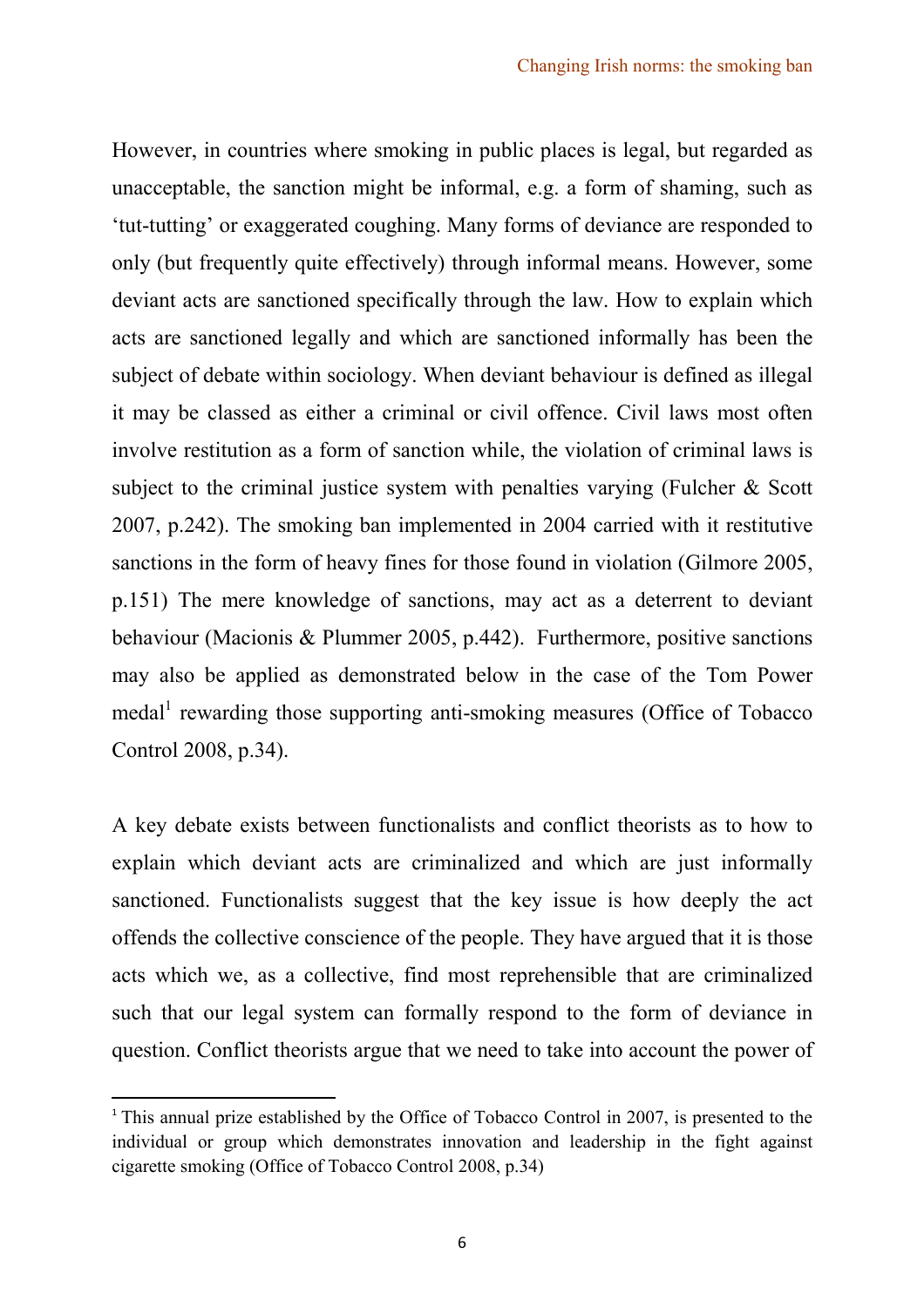interest groups to define some acts are crimes and others as not deserving of a legal response (Macionis and Plummer 2005).

## Interests and Interest Group Conflict

While functionalists see society as coalescing around shared norms, conflict theorists see them as divided by varying interests. A group or individual's interests are those particular ends or goals that are most beneficial to them (Fulcher & Scott 2007, p.57). Conflict theorists hold that people can have different interests on the basis of their class, their age, their sexuality and so on. In some cases, people organise themselves around interests and form what are termed interest groups. Some such groups, for example trade unions and business associations seek to represent the interests of a specific segment of the population. Other groups come together to promote particular values, for example pro-democracy organisations. Moral crusades refer to social movements which form around the promotion of particular values, which they often regard as in the interest of all (Scott and Marshall 2005).

Carson (1974, p.70) claimed that the law of a society is formed to benefit one group's interests over another. Marxists, for example, hold that the coercive power of the state, for example the criminal justice system, can be a tool for the powerful dominant class to protect their own position (Fulcher & Scott 2007, p.820). Some conflict theorists have been criticised for asserting that the laws of society are produced to serve the interests of the powerful yet these same laws may also serve to protect the 'powerless' (Macionis & Plummer 2005, pp.452:453). Interest groups have an important role in society, often representing more vulnerable groups and those otherwise without a voice. One in Four is an example of just such a group acting to represent victims of sexual abuse providing a forum for the victims to present their concerns (One in Four 2009).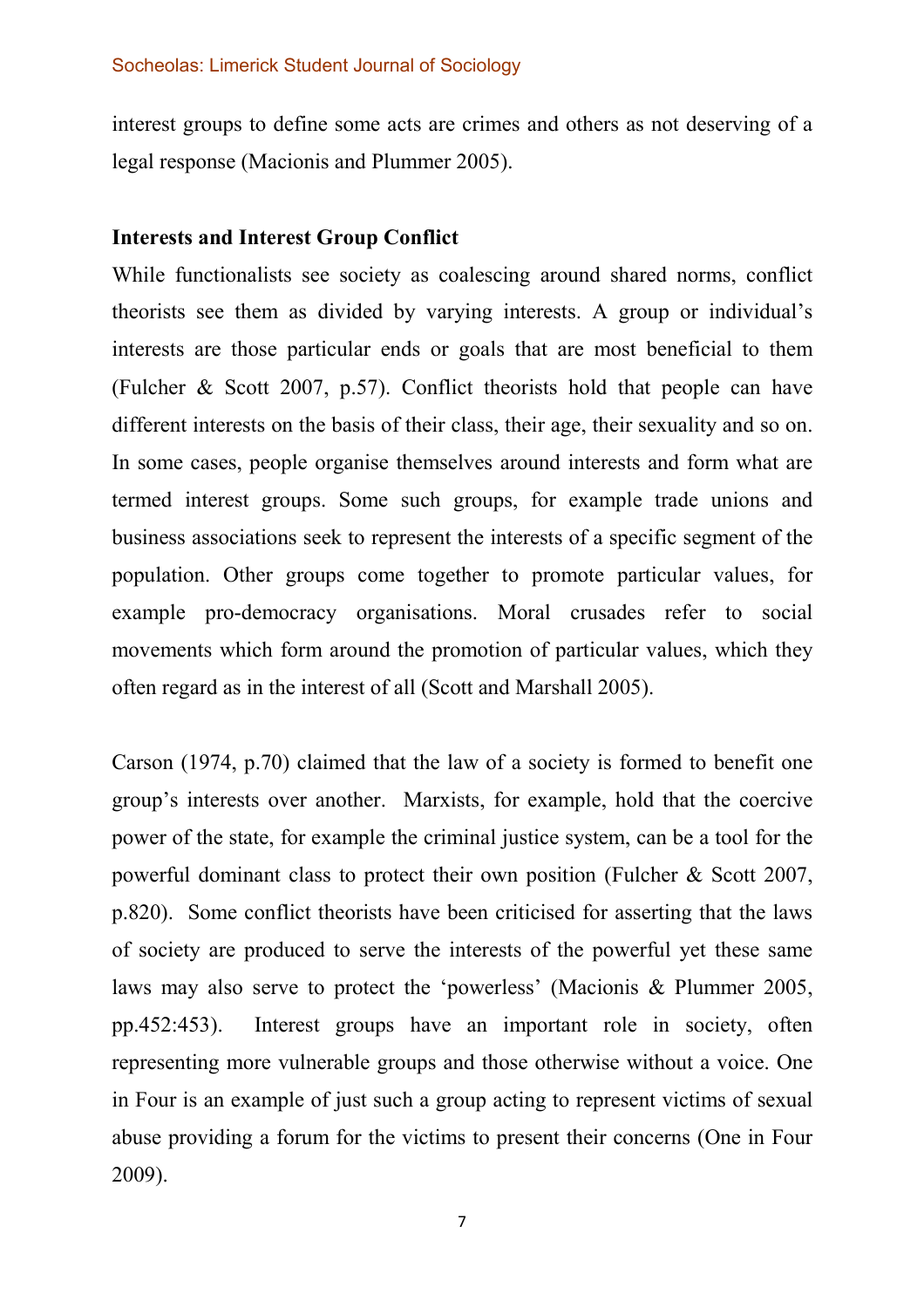## Interest Groups and the Introduction of the Smoke Free Policy

Interest groups promote their own agenda and this is demonstrated in the introduction of the Smoke-Free Policy (Wallace & Wolf 2006, p.129). It will be argued that the pro-ban interest group comprised of various moral entrepreneurs. Howard Becker in his work Outsiders (1963) introduced the concept of a moral enterprise. Becker describes, from a labelling theory perspective, how moral entrepreneurs seek to promote a particular moral issue until it becomes bound by state laws. It will be argued that anti-smoking groups were engaged in a moral crusade, a campaign centred on a moral issue, to change the norms of society towards smoking and its acceptability (Scott  $\&$ Marshall 2005, pp.425- 426).

These groups included ASH (Action on Smoking and Health), the Irish Cancer Society (ICS), the Irish Heart Foundation (IHF), government agencies, and hospitality sector employee trade unions (Gilmore 2005, pp.21&22). Their stated interests in this particular issue were based on protecting the health of workers from ETS (Howell 2004, p.847). The Pro-ban lobby had highlighted the dangers of ETS for many years, eventually winning sufficient governmental support through lobbying to officially confirm the associated risks of ETS (Allwright 2004, p.811). ASH vociferously supported Minister Martin's policy, acclaiming the announcement of the smoking ban (ASH 2009).

The ban was opposed by various business interests including the Vintners Federation of Ireland (VFI), Irish Cigarette Machine Operators Association and the Irish Business and Employers Confederation (IBEC) under the umbrella group known as the Irish Hospitality Industry Association (IHIA) (Gilmore 2005, pp.21-22). The hospitality sector held that restrictions on smoking would lead to reduced sales of alcohol and food on their premises with a detrimental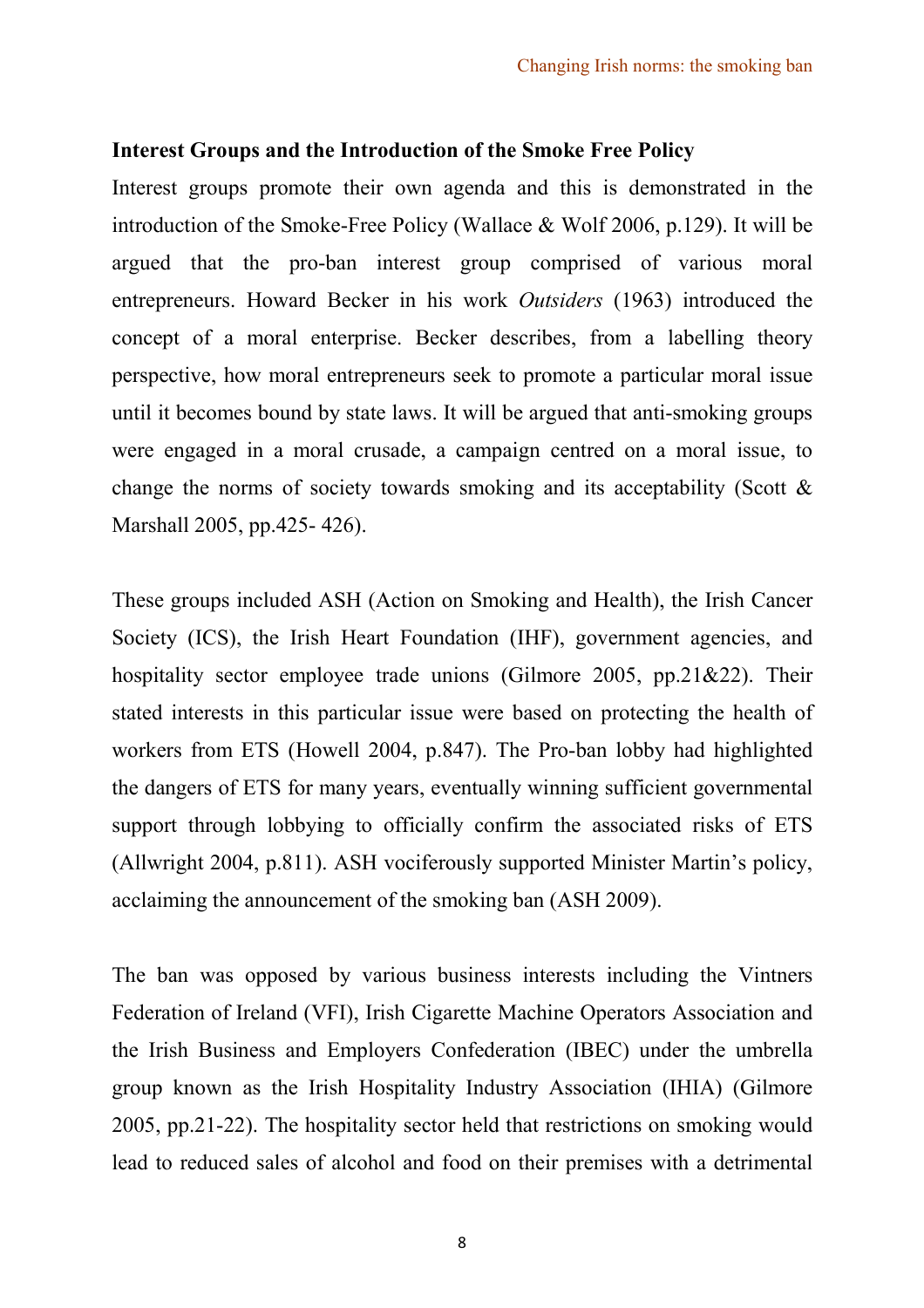effect on their businesses (Office of Tobacco Control 2004, p.10). Furthermore, hospitality interests criticised the lack of strong research on the benefits of a smoke free policy and referred to jurisdictions where similar bans had failed with dire economic consequences for the hospitality business (Vintners Federation of Ireland 2004). Indeed, the tobacco industry was avid that there were no proven links between ETS and health risks for non-smokers (Howell 2004, p.847). Moreover, the VFI stated that the ban was not implementable and that bar owners should not be expected to police it (Vintners Federation of Ireland 2003). The above demonstrates the polarised views of each of the interest groups involved. On the one hand the health promotion lobby was seeking to protect the public from the dangers of ETS and on the other the competing business interests of the hospitality and tobacco industries fought to maintain their profitability.

#### Public Reaction to the introduction of Smoke Free Workplace Legislation

In 2000, the Tobacco Free Society Workgroup stated that there were differing opinions about smoking's social acceptability in Ireland. Moreover, radical changes were needed in society's attitudes as to where smoking should be tolerated. Furthermore, the report emphasised the need to break the effect of smoking on youth socialisation and that support from the public was also necessary if smoking was to be eliminated (The Tobacco Free Policy Review Group 2000, pp.3-11). In other words, the norms of society needed to alter. The Tobacco Free Policy Review Group stated that forty-five per cent of Irish adults smoked in the 1970s, falling to twenty-eight per cent in the 1990s but at the time of publication smoking was on the rise again. There were also a high percentage of smokers in the eighteen to thirty-four years age group with the average figure at thirty-eight per cent demonstrating a youth bias (The Tobacco Free Policy Review Group 2000, p.7).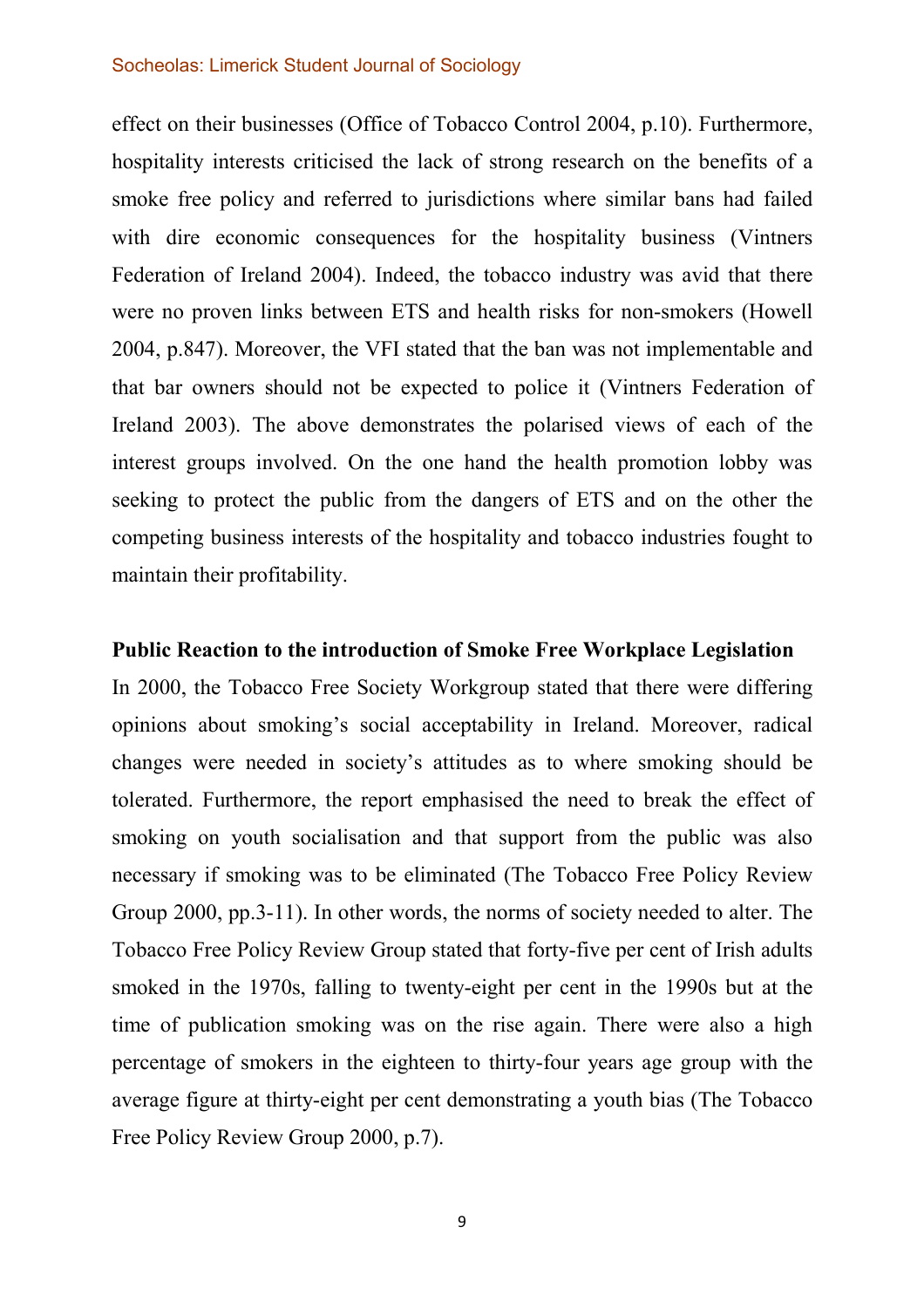The OTC was established in May 2002 to implement the recommendations of the government funded Towards a Tobacco Free Society Work report (Office of Tobacco Control 2008, Towards a Tobacco Free Society 2000). Shortly after its inception, the OTC commissioned market research to gauge public attitudes towards smoking and in particular its restriction in workplaces including the hospitality sector (Office of Tobacco Control 2004, p.5). The National Survey of Attitudes and Opinions revealed that there was large support for smoking restrictions in a variety of public places with the lowest approval rate of groups surveyed at eighty-four per cent (Office of Tobacco Control 2004, p.7). The OTC national telephone survey emphasised pubs and the attitude towards smoking therein; revealing that both smokers and non-smokers preferred the option of smoke-free public places. Furthermore, projected numbers of visitors to bars would not be negatively impacted as a result of restrictions (ibid). The 2002 National Survey of Attitudes and Opinions stated that the negative health impacts and the unacceptable nature of smoking socially were recognised by smokers and non-smokers alike. Furthermore, the report cited the approval rate of eighty-four per cent for the implementation of smoking restrictions as proof positive that the public at large was in favour of a smoke free policy. However, there is no evidence that the public were actively promoting this initiative (Office of Tobacco Control 2004, p.7).

## Who drove Change: Interest Groups or the general public?

The Towards a Tobacco Free Society Work Group report in 2000 (p.11) emphasised the need for measures to break the social acceptability of smoking. Under a section titled "Changing Ambivalent Attitudes", the report proposed that for attitudes to change on where smoking is socially acceptable, people needed to be better informed and educated about the hazards of tobacco smoking. In the immediate years prior to the ban the Irish government engaged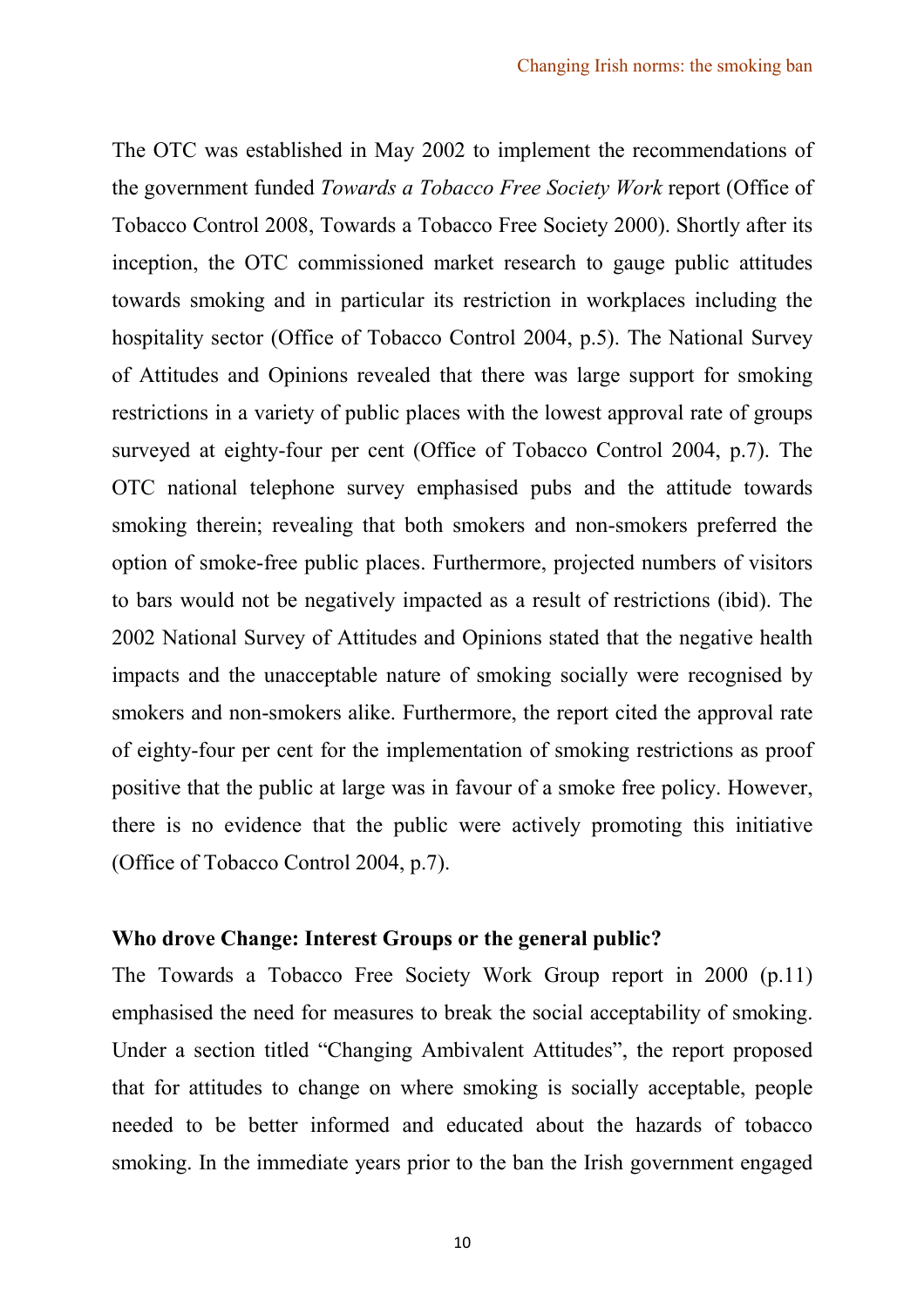in a process of encouraging smokers to 'quit' (Allwright 2004, p.811). Indeed, health advertising had become increasingly hard hitting in an effort to change norms (Irish Times 2006). It is arguable that these measures were taking effect if one compares the Tobacco Free Society Review Group report of 2000 with the research of 2002. Fulcher and Scott (2007, p.236) illustrated earlier the possibility of norms changing overtime and this may be evident here. Indeed, the Slán report 2002 (Department of Health and Children 2009 b), described how the levels of smoking among young people had declined from a figure of twenty-one per cent in 1998 to nineteen per cent in 2002. Furthermore, the 2007 Slán report (Department of Health and Children 2009 a, p.7), in Lifestyle and attitudes in Ireland, also described that overall rates of smoking in Ireland were falling from 1998. Indeed, the largest decline of smoking in Ireland actually occurred between the years of 1998 and 2002 dropping from thirty-three per cent to twenty-seven per cent. Interestingly, the decline in smoking between 2002 and 2007 has only been an additional two per cent despite the introduction of the smoking ban. This evidence potentially demonstrates that there was a shift in public acceptance of smoking. The OTC (2005, p.7) detailed how over two thirds of the population supported the ban prior to its introduction, possibly resultant of the efforts to change society's perspectives.

## Public Compliance

The OTC published a report in 2005 on compliance levels to the smoking ban capturing the immediate nine months post the introduction of restrictions (Office of Tobacco Control 2005). High levels of compliance were reported. The National Tobacco Control Inspection Programme stated ninety four per cent of all workplaces were compliant (Office of Tobacco Control 2005, p.4). Furthermore, the Health and Safety Authority reported a maximum of ninetytwo per cent compliance (Office of Tobacco Control 2005, p.6). The OTC also commissioned TNS/MRBI to survey attitudes on compliance to the new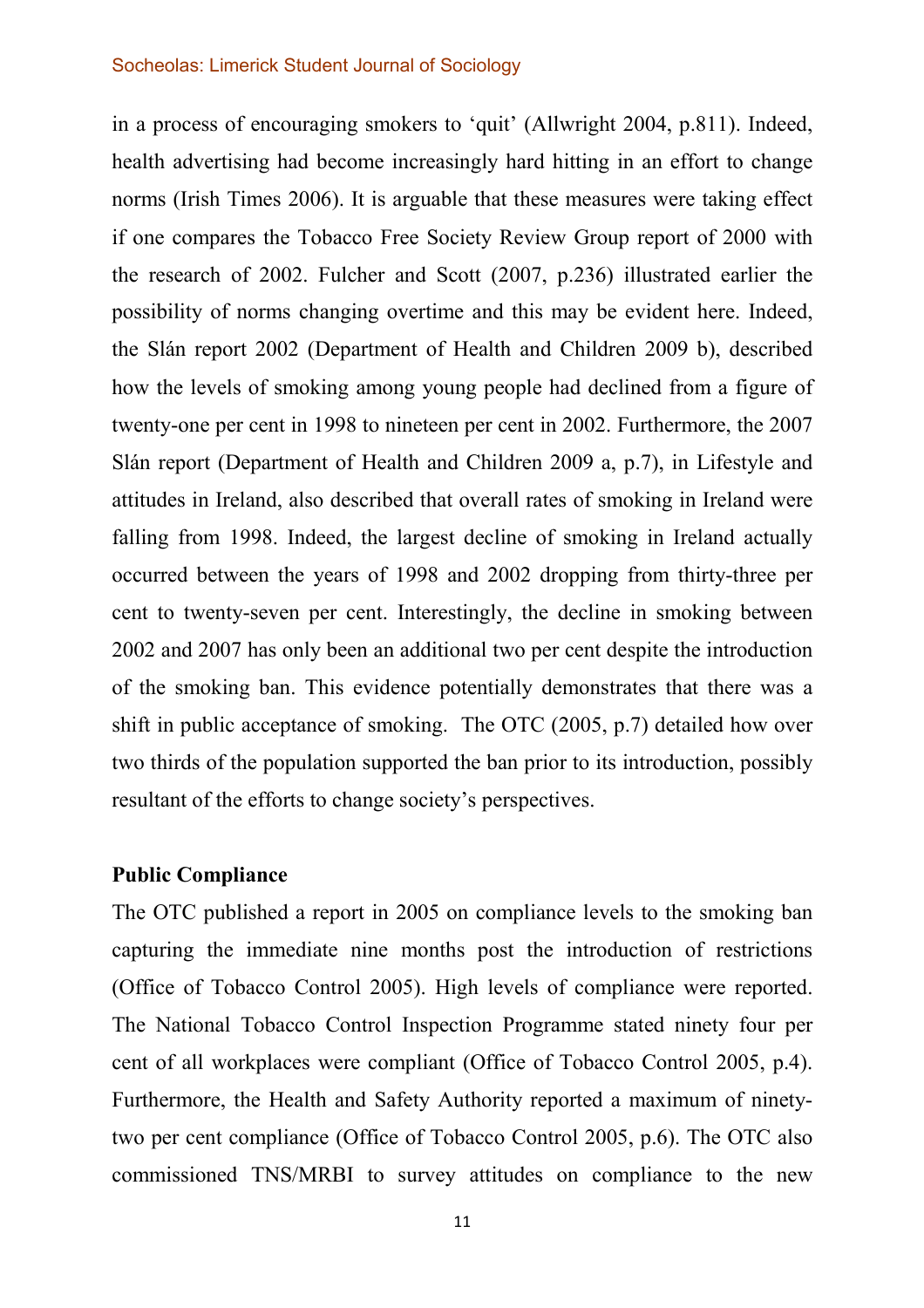legislation and found that ninety-three per cent of respondents felt the ban was a good idea, including eighty per cent of smokers (Office of Tobacco Control 2005, p.7). Moreover, ninety-six per cent felt the law was a success, including eighty-nine per cent of smokers. In addition, ninety-eight per cent of non smokers felt their work place was now healthier, compared with ninety-four per cent of smokers (ibid). Further reports into support for smoking restrictions in bars found that eighty-two per cent of Irish respondents supported the ban (Eurobarometer 2006, p.29). Thus, it is arguable that the imposition of antismoking legislation was enabling the construction of new norms in Ireland toward cigarette smoking and the ambivalence towards it's acceptability as called for by the Towards a Tobacco Free Society above (Towards a Tobacco Free Society 2000 p.11).

This denormalisation of smoking was further evidenced by the OTCs annual report for 2007 which detailed how six-hundred and seventy-six telephone calls were made by the public to the Smoke Free Compliance line in the said period with ninety-five per cent of these being complaints of non-compliance (Office of Tobacco Control 2008, p.15). Moreover, 2007 saw a rate of ninety-five per cent compliance to the prohibition of smoking in the workplace (Office of Tobacco Control 2008, p.5). Furthermore, in the Irish hospitality sector in 2007 the lowest compliance rate to the smoke free legislation was still very high at eighty-nine per cent (Office of Tobacco Control 2008, p.15). These data demonstrate the willingness of the public to comply with the new legislation and the norms it constructed.

## Public Opinion

Despite changing social norms, it was not the public that delivered the Smoke Free Policy but the anti-smoking lobby working in conjunction with the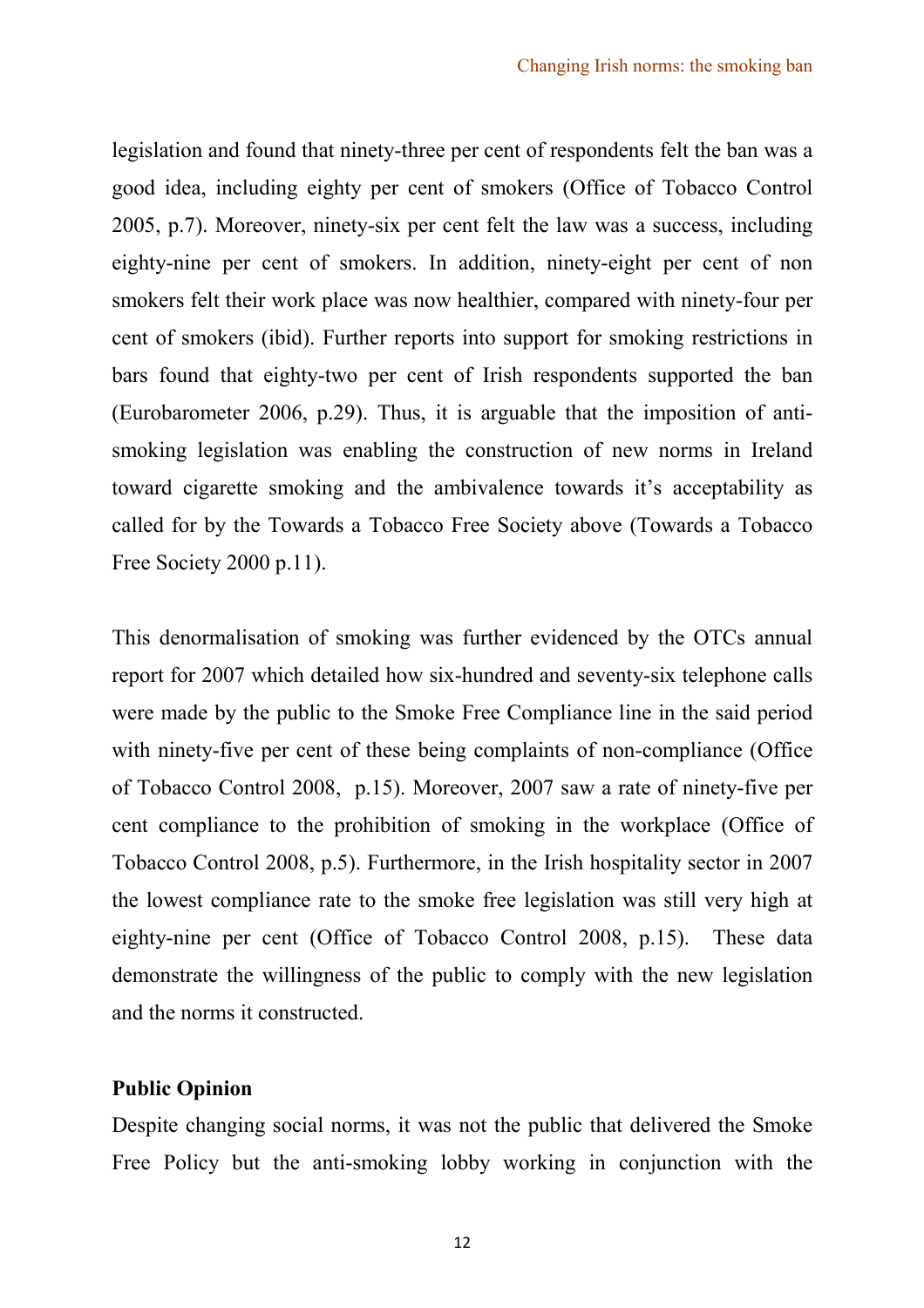government they instigated the smoking ban, forcing through and formalising the change in norms (Howell 2004, p.847). The Towards a Tobacco Free Society Work Group (2000, pp.9-13) argued that measures needed to be taken on tobacco smoking and recommended a workplace ban. Indeed, it considered recommending a complete prohibition on tobacco products but decided that this was not viable. Indeed, Kuhling (2004) argues that although the public did support the health lobby they did not form part of the consultative process leading up to the implementation of legislation.

The debate prior to the implementation of the anti-smoking legislation did not include the general public but was instead dialectic between the opposing interest groups. The voice of the public, of whom thirty per cent were smokers, was seemingly ignored (Kuhling 2004, pp.211-212). The Tobacco Free Policy Review Group (2000, p.11) argued that interest groups be recruited to help change the norms around smoking's social acceptability in Ireland. Prior to the implementation of the smoking ban, it was suggested that a public relations campaign enlisting the support of key figures in society should be embarked upon funded by the state. Furthermore, a resource for people researching the negative effects of tobacco smoking should also be established and run in conjunction with the anti-smoking charity and lobby group ASH. These measures were suggested to change the public's acceptability of smoking and change the norms surrounding it.

## Conclusion: A Tobacco Free Society?

Following the legislative change smoking was in contravention of new proscribed norms (Macionis and Plummer 2005, p.113). Sanctions were now formal and carried with them hefty fines for both bar owners and smokers flouting the law (Gilmore 2005, p.151). Social control which had previously been ideological, informal and/or piecemeal was enforced by inspectors and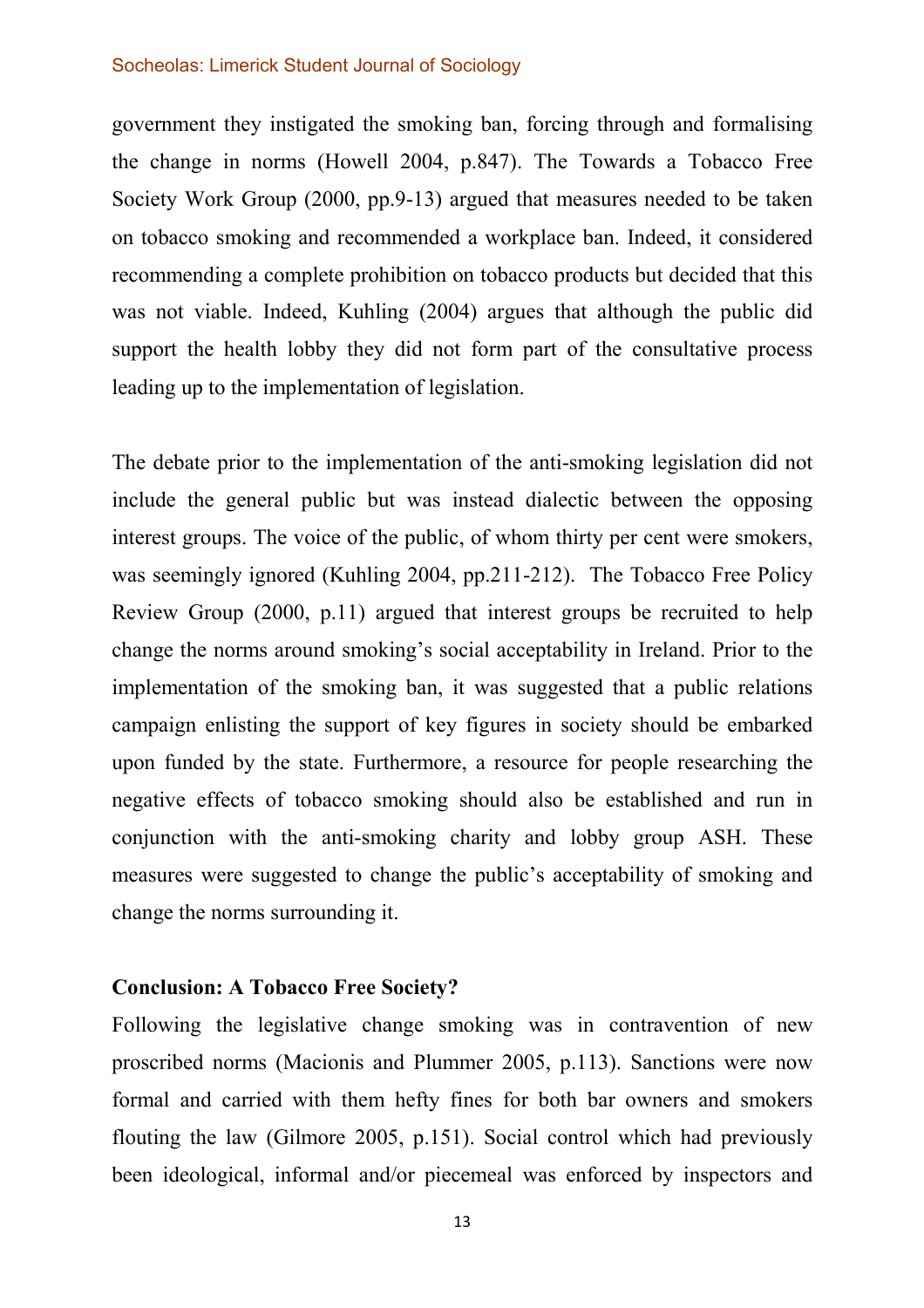environmental health officers with the support of a hotline for the public to report non compliance (Breakingnews.ie 2004). In its 2007 annual report, the OTC (Office of Tobacco Control 2008, p.5) stated that forty-three cases were pursued for non-compliance, with thirty-eight of these involving licensed premises. These prosecutions raise two points of note. Firstly, was the apparent 'rebellion' against the ban here as a result of the public still accepting smoking in bars? Or was this a result of a growing lack of acceptance of smoking on the part of society? The sanctions imposed by the State in support of the smoking ban were not only negative, but also took the form of positive sanctions, i.e. rewards to promote compliance to norms. The Tom Power Medal award is a pertinent example. Both positive and negative sanctions were imposed in order to promote compliance to new norms (Scott and Marshall 2005, p.425).

At the time of the legislative change the then Health Minister Michael Martin had stated that the tobacco industry was more interested in self preservation than public health (Irishhealth.com 2004). Gouldner (1971, p.325) posits that the morals of society are displaced by the vested interests of particular groups or individuals. The smoking ban can be deemed as a successful moral crusade on the part of the health promotion lobby with benefits of healthier work environments reaching society as a whole, rather than a particular section of the population (Scott & Marshall 2005, p.425). While conflict theory's emphasis on the importance of interest groups to legislative change is found to be merited, criticism of some conflict theory approaches' view that the law is protective of selected interests comes to the fore here with the interests of both the powerful and the 'powerless' being protected by the smoking ban (Macionis and Plummer 2005, pp.452 - 453).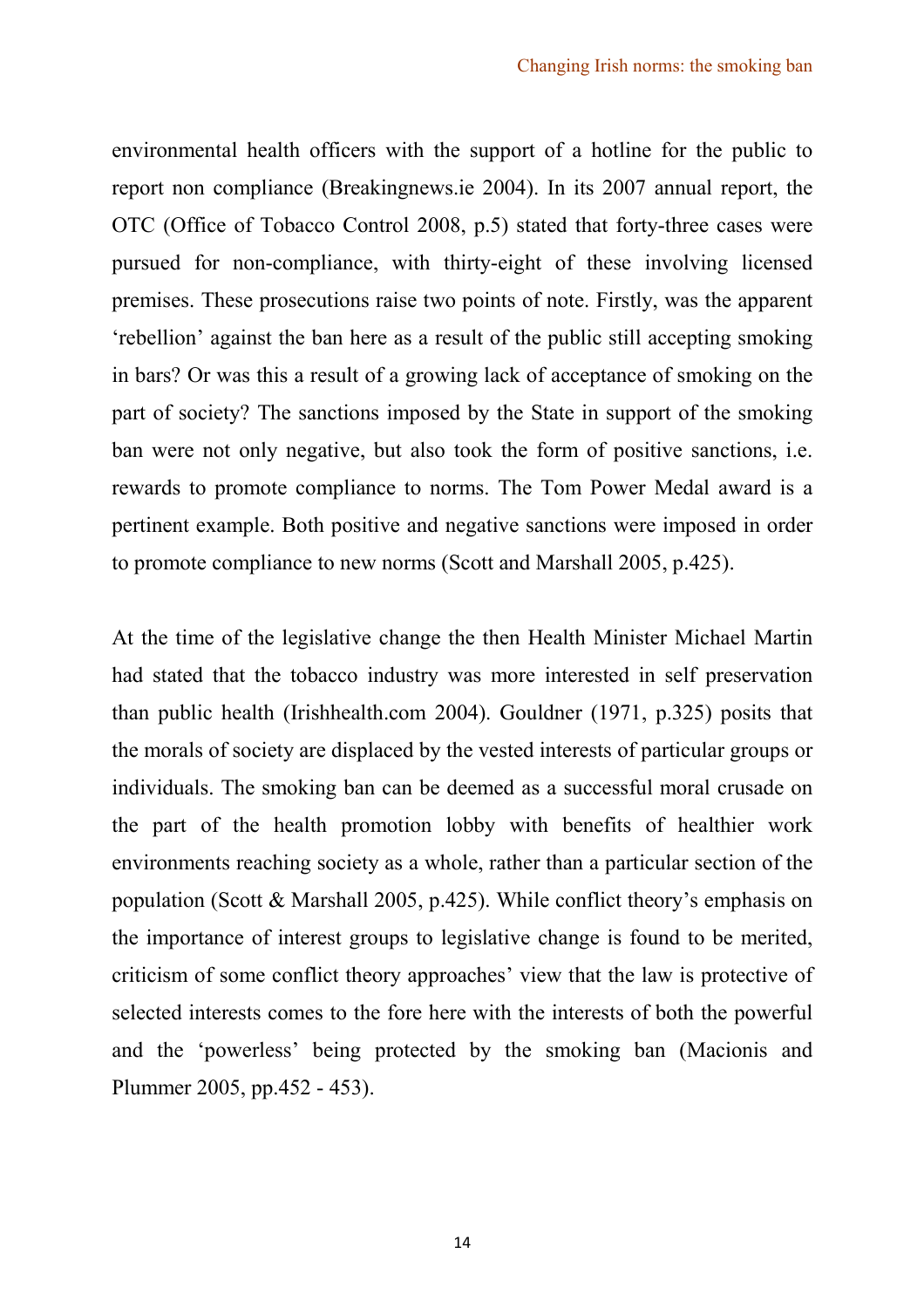However, the potential for less benevolent interest groups to also influence the law is apparent in the efforts of business groups who did not give up without a struggle. Tobacco companies did continue to challenge the constitutionality of the smoke free legislation only withdrawing from this process at the end of January 2007 (Office of Tobacco Control 2008, p.23).

Dr. Michael Boland (OTC 2008, p.8) emphasised the success of the denormalisation of cigarette smoking abroad and also praised the role played by moral entrepreneurs such as ASH, the ICS and the IHF in their work on the implementation of the smoking ban (ibid). In words similar to those used before the implementation of the Smoke Free Workplace legislation the OTC in its annual report called for a continued multilateral approach to denormalise smoking. The call was issued for the help of community parties including educational, sports and youth groups to denormalise cigarette smoking amongst the youth (Office of Tobacco Control 2008, p.21). Various campaigns such as "Let's keep our children smoke free" as well as others were engaged in during 2007 to raise awareness of smoking and its effects on children and minors (Office of Tobacco Control 2008, p.33). These campaigns worked in tandem with measures to decrease the visibility and accessibility of tobacco products.

The seductive marketing of cigarettes to children is a challenge that the OTC is taking a multifaceted approach to tackle (Office of Tobacco Control 2008, p.2). In 2007 confectionary cigarette products were banned in an effort to protect the youth (Office of Tobacco Control 2008, p.23). In September 2008 Eamonn Rossi, the incoming chairman of the OTC, called for an increase in the price of cigarettes in an effort to discourage younger people from being able to purchase them with the higher retail price acting as a barrier (Irish Times 2008). Indeed, the end of May 2007 witnessed the end of the sale of cigarettes in packs of ten, again to decrease the ease for young people to purchase cigarettes (Office of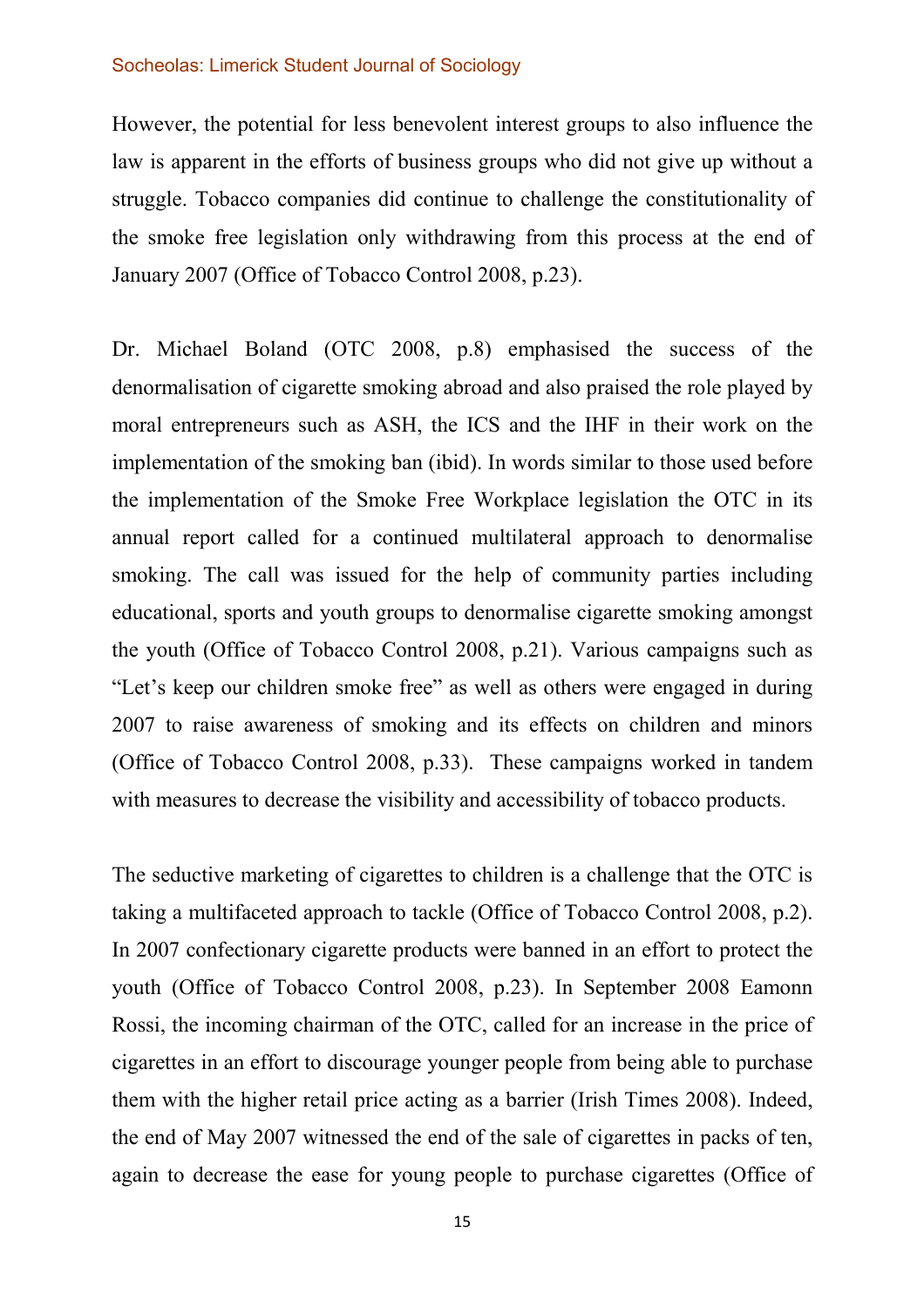Tobacco Control 2008, p.7). These packs were previously easily affordable for minors as is evidenced by 2006 research which demonstrated that seventy-six per cent of those below the legal age limit purchased packs of ten (Office of Tobacco Control 2008, p.4). The age limit for persons wishing to purchase cigarettes was also increased in April 2007 from sixteen to eighteen years of age (Office of Tobacco Control 2008, p.16).

This was accompanied by the implementation of formal sanctions on retailers for sales of cigarettes to youths below this new legal age limit resulting with twenty prosecutions in 2007 (Office of Tobacco Control 2008, p.5). The goal of all of these measures was and is to decrease the availability, socialisation and normalisation of cigarette smoking for the youth of Ireland.

The drive to denormalise tobacco products being consumed is clear from the evidence above as is the requirement from groups in civil society to promote this change. As has been argued here, interest groups were fundamental to the implementation of the Smoke Free Workplace legislation and will be required to effect change in the future. The norms of Irish society around cigarette smoking have been changed radically in recent years. However, this change was not organic, but the result of the gradual process engaged in by the interest groups discussed above. The above also demonstrates that even though the public supported the legislation, the health lobby were the real force behind the introduction of legislation. The efforts of the health lobby including the government eventually won out over the business interests of the hospitality sector, delivering health benefits for all. The conflict perspective's emphasis on the role of interest groups in constructing the law was found to have merit. However, this victory was one not for a select few, but for society as a whole. The continued efforts of the OTC and its civil partners emphasise the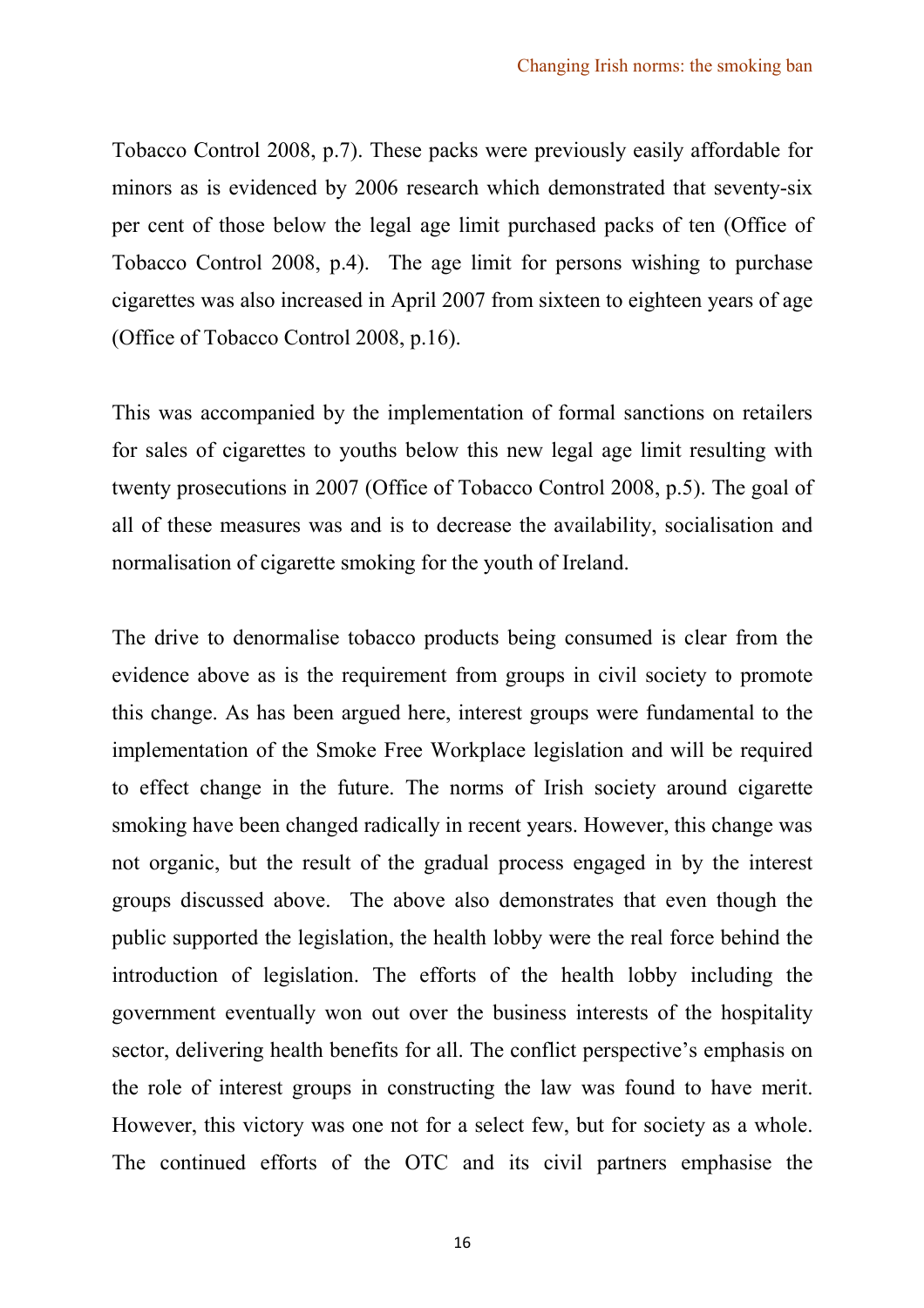importance of primary and secondary socialisation and the internalisation of a society's norms. The seeds of new norms are being sewn in the young people of Ireland, making cigarette smoking a deviant practice, a practice which has been until recently socially acceptable.

## References

ASH Ireland (2004) Smoking Ban can be Health Initiative of the Century,, Available, http://www.ash.ie/news/Archived\_news\_2004/Century.html [accessed 15 Feb 2008].

Allwright, S. (2004) 'Republic of Ireland's indoor workplace smoking ban', British Journal of General Practise, 54 (508), 811-812.

Breakingnews.ie (2004) Smoking Ban Comes Into Effect, available: http://www.breakingnews.ie/2004/03/29/story140321.html [accessed 15 Feb 2008].

Carson, W.G. (1974) 'The sociology of crime and the emergence of criminal laws', in Rock, P. & McIntosh, M., eds., Deviance and Social Control, London: Tavistock Publications, 67-90.

Department of Health and Children (2009a) Slán 2007 Survey of Lifestyle, Attitudes and Nutrition in Ireland, available,http://www.slan06.ie/SlanReport07\_exec%20sum.pdf [accessed  $12^{th}$  March 2009].

Department of Health and Children (2009b) Smoking Fiend Nico Returns for New Anti-smoking Campaign for Teens, available, http:/www.dohc.ie/press/releases/2004/20040527.html [accessed  $13<sup>th</sup>$  March 2008].

Eurobarometer (2006) Attitudes of Europeans towards Tobacco, available, http://ec.europa.eu/health/ph\_information/documents/ebs/239\_en.pdf [accessed 7th March 2008].

Fulcher, J. And Scott, J. (2007) Sociology, 3rd ed., Oxford: Oxford University Press

Gilmore, N. (2005) Clearing the Air: The Battle over the Smoking Ban, Dublin: Liberties Press.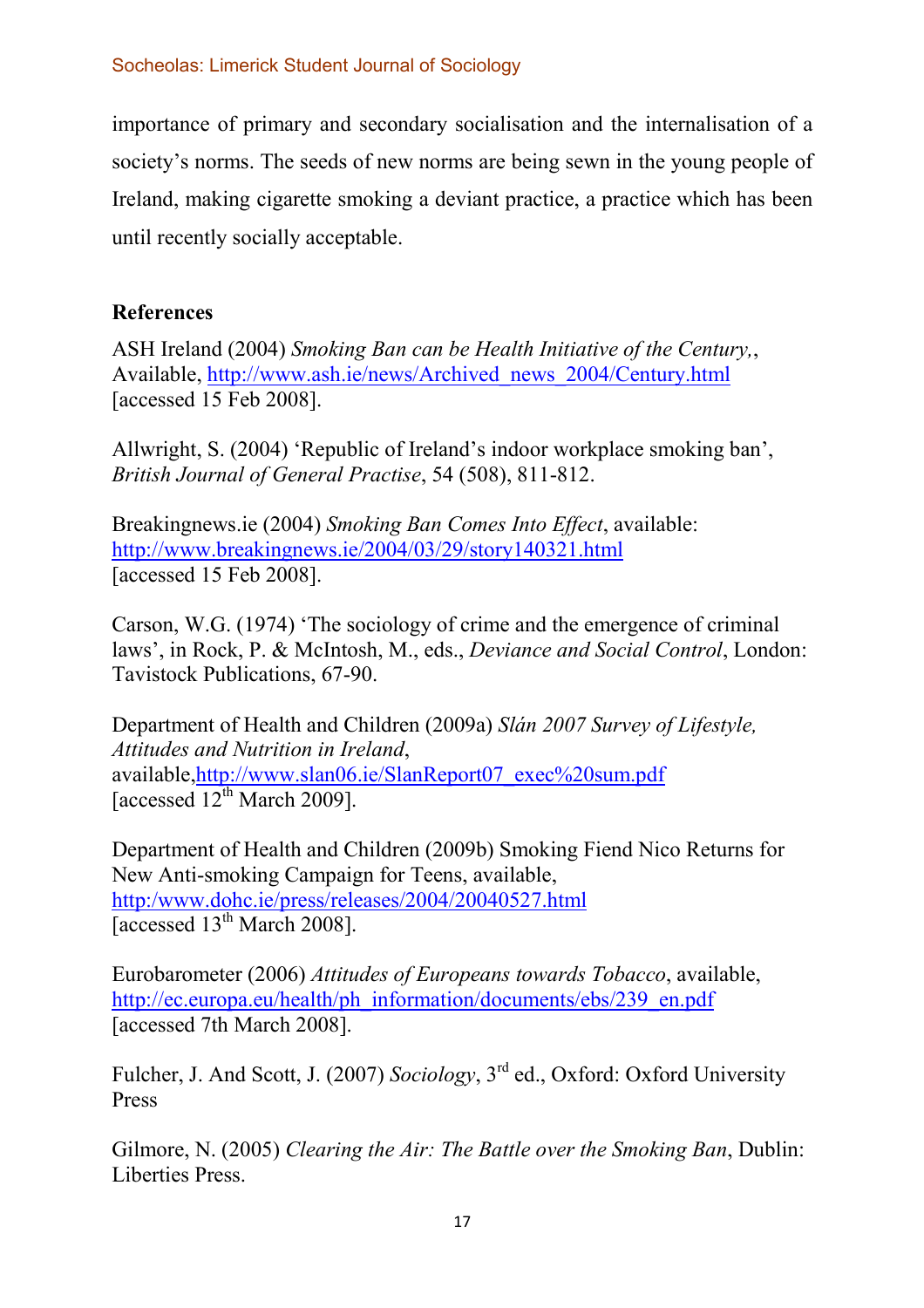Gouldner, A.W. (1971) The Coming Crisis of Western Sociology, London: Heinemann Educational Books.

Hopkins Burke, R. (2002) An Introduction to Criminological Theory, Devon: Willan Publishing.

Howell, F. (2004) 'Ireland's workplaces, going smoke free: the result of sustained, evidence based, policymaking in support of better health', British Medical Journal, Vol. 328 (7444) pp.847-848.

Irish Cancer Society (2009) Lobby Against Tobacco Products, available, http://www.cancer.ie/tobacco/lobby.php [accessed 2nd January 2009]

Irishhealth.com (2004) 'Smoke-free works' campaign, available: http://www.irishhealth.com/article.html?id=5680 [accessed 5 Mar 2008].

Irish Times (2006) Ads try to shock us into changing attitudes', Irish Times 18 Apr, available:

http://www.ireland.com/newspaper/health/2006/0418/1142365536156.html [accessed 15 Feb 2008].

Irish Times (2008) 'OTC calls for increase in price of cigarettes', Irish Times, 19 Sep, available,

http://www.irishtimes.com/newspaper/breaking/2008/0929/breaking46.html [accessed 2 Jan 2009].

Kuhling, C. (2004) 'The smoking ban in Ireland: smoke free or smoke screen', Capital and Class, 84, 211-216.

Macionis, J.J. and Plummer, K. (2005) Sociology: A Global Introduction, 3<sup>rd</sup> ed., Harlow: Pearson.

Mather, L. (1998) 'Theorising about trial courts: lawyers, policymaking, and tobacco litigation', Law & Social Enquiry, 23(4), 897-940.

Merton, R.K. (1968) Social Theory and Social Structure, enlarged ed., Toronto: Free Press.